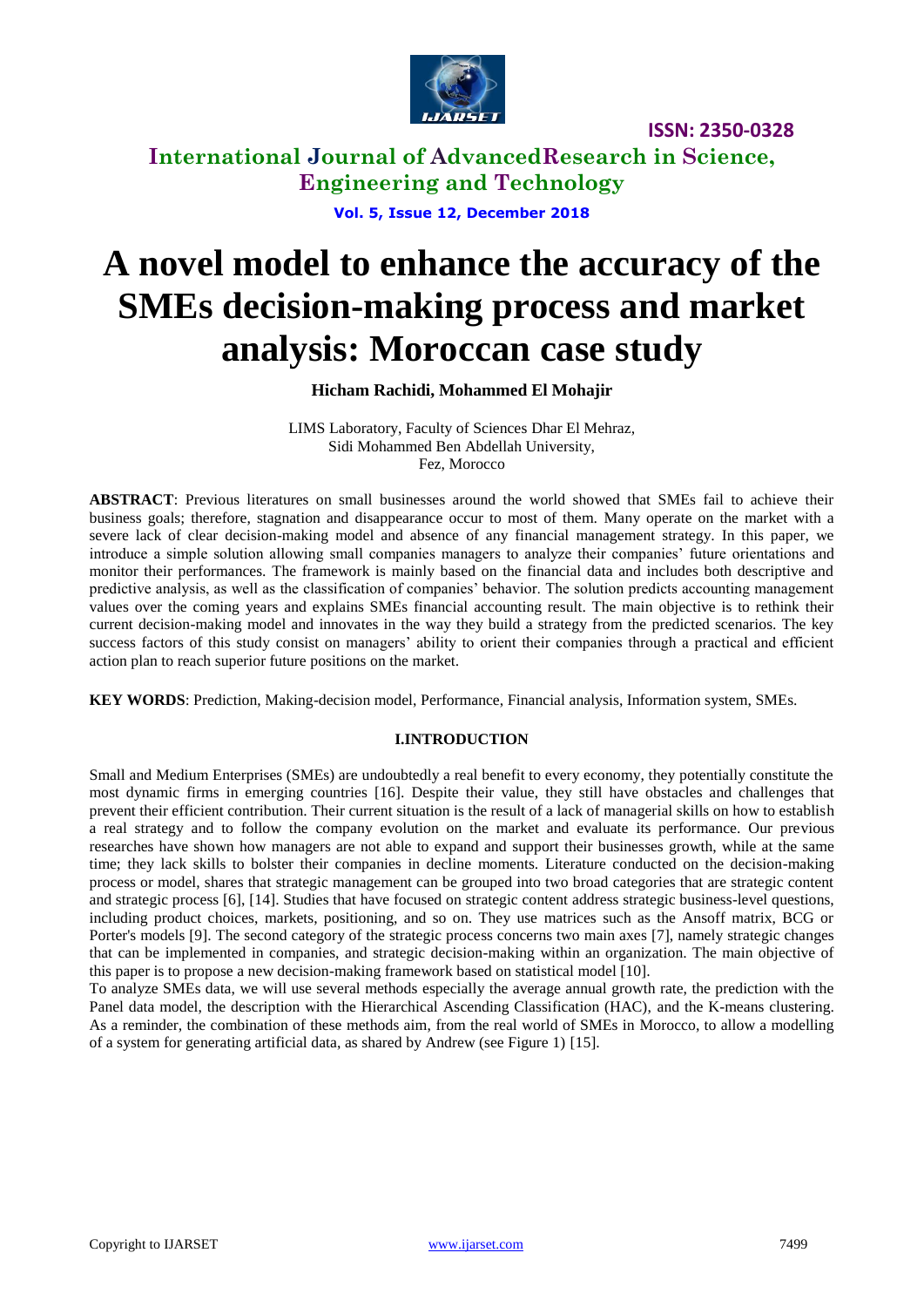

# **International Journal of AdvancedResearch in Science, Engineering and Technology**

**Vol. 5, Issue 12, December 2018**



Fig1. A model is a system with equation generating artificial data

One of the critical components of the decision-making model is managers' knowledge and style that explain businesses orientations. In the Moroccan context, most managers' stylesare defenders and reactors [13]. These two styles explain how SMEs lack of having a comprehensible strategy and clear scenarios related to the future orientations and integrating risk. This absurd situation is calling into question the SMEs decision-making model that will only develop bad practices putting companies in more difficulties and crisis. This paper analysis is based on two principal information sources, it integers both the analysis from our survey conducted on 2013 [13], [12] and the financial analysis of a sample of Moroccan SMEs, that will be detailed on the next section.

### **II. RESEARCH METHODOLOY**

First of all, it is important to know that managing a company needs to follow a list of steps. These steps respect the three elements that guaranty a decision-making allowing performance regarding all areas of business activity [4]. Management is not restricted only to the organization, but also to its human component. We present the results of the managerial process in Figure below, inspired from Ivancevich and Donnelly works [8].



Fig2. Steps and objectives of the managerial process

Within the framework of this project, we limit the scope to the SMEs decision-making model improvement. This model allows performing, reviewing and controlling the company, as shown on Figure 2. To extend the first managerial process, we adopt the five steps of the strategic management framework from Atrill works, as illustrated in Figure 3[11]. This framework describes the process in more detail; the important consideration is that performance will be reached only by a clear definition of an actions plan.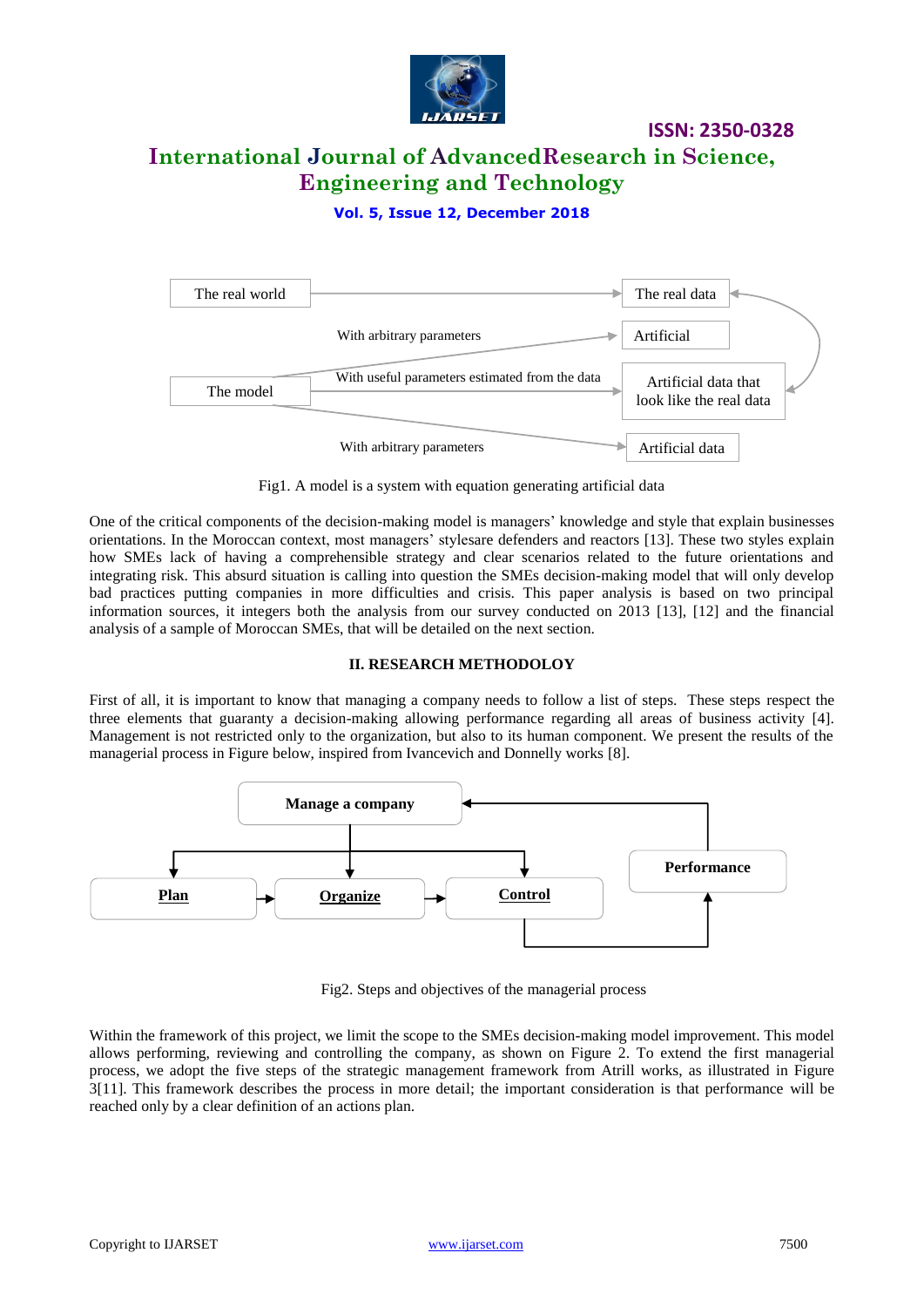

# **International Journal of AdvancedResearch in Science, Engineering and Technology**

**Vol. 5, Issue 12, December 2018**



Fig3. The strategic management framework

The business should set out its mission, vision and objectives and develop plans in a systematic manner to achieve them [11].

### **III. PREPARATION OF THE EXPERIMENTATION ENVIRONMENT**

#### **A. Environment preparation**

Before integrating the solution to a global information system, we test and validate the model using the R environment. We adopt this tool developed by Ross Ihaka and Robert Gentleman, because it is an open source solution designed to deal with statistical issues. This tool offers both a work environment and a computer language including commands executed with instructions with relatively simple syntaxes, and the results will take both text and graphics forms [1]. This step requires first, to download both R and StudioR available on the provider web side and easy to install. Subsequently, we imported a set of necessary libraries, as shown in Figure 4.

| м                                                             |                                                                               |  |  |  |  |  |  |  |  |
|---------------------------------------------------------------|-------------------------------------------------------------------------------|--|--|--|--|--|--|--|--|
| 10                                                            | $data\_panel < - read.csv('data\_panel.csv', sep= '; ', dec= '. ', header=T)$ |  |  |  |  |  |  |  |  |
| 11                                                            | head(data_panel)                                                              |  |  |  |  |  |  |  |  |
| 12 <sup>2</sup>                                               | names (data_panel)                                                            |  |  |  |  |  |  |  |  |
| 13 <sup>°</sup>                                               | #suppression des variables totaux TOTCHG et TP                                |  |  |  |  |  |  |  |  |
| 14                                                            | $data\_panel = data\_panel$ , $-c(6, 10)$ ]                                   |  |  |  |  |  |  |  |  |
| 15                                                            |                                                                               |  |  |  |  |  |  |  |  |
| 16                                                            | ##### estimation panel                                                        |  |  |  |  |  |  |  |  |
| 17                                                            | install.packages("plm")                                                       |  |  |  |  |  |  |  |  |
| 18                                                            | install.packages("Formula")                                                   |  |  |  |  |  |  |  |  |
| 19                                                            | install.packages("foreign")                                                   |  |  |  |  |  |  |  |  |
| 20                                                            | install.packages("carData")                                                   |  |  |  |  |  |  |  |  |
| 21                                                            | install.packages("car")                                                       |  |  |  |  |  |  |  |  |
| 22                                                            | install.packages("gplots")                                                    |  |  |  |  |  |  |  |  |
| 23                                                            |                                                                               |  |  |  |  |  |  |  |  |
| 24                                                            | library(Formula)                                                              |  |  |  |  |  |  |  |  |
| 25                                                            | library(plm)                                                                  |  |  |  |  |  |  |  |  |
| 26                                                            | library(foreign)                                                              |  |  |  |  |  |  |  |  |
| 27                                                            | library(carData)                                                              |  |  |  |  |  |  |  |  |
| 28                                                            | $\epsilon$                                                                    |  |  |  |  |  |  |  |  |
| 22:1                                                          | (Top Level) $\Leftrightarrow$                                                 |  |  |  |  |  |  |  |  |
|                                                               |                                                                               |  |  |  |  |  |  |  |  |
| Console                                                       | Terminal ×                                                                    |  |  |  |  |  |  |  |  |
|                                                               | DUCCCOSTRITY MINUCKCH MINITIOS SUINS CIRCUNCH                                 |  |  |  |  |  |  |  |  |
| package                                                       | <b>HELP</b><br>package'nloptr'successfully unpacked and MD5 sums checked      |  |  |  |  |  |  |  |  |
|                                                               | package 'Rcpp' successfully unpacked and MD5 sums checked                     |  |  |  |  |  |  |  |  |
|                                                               | package 'RcppEigen' successfully unpacked and MD5 sums checked                |  |  |  |  |  |  |  |  |
|                                                               | package 'abind' successfully unpacked and MD5 sums checked                    |  |  |  |  |  |  |  |  |
|                                                               | package 'pbkrtest' successfully unpacked and MD5 sums checked                 |  |  |  |  |  |  |  |  |
| package 'quantreg' successfully unpacked and MD5 sums checked |                                                                               |  |  |  |  |  |  |  |  |
| package 'maptools' successfully unpacked and MD5 sums checked |                                                                               |  |  |  |  |  |  |  |  |
| package 'rio' successfully unpacked and MD5 sums checked      |                                                                               |  |  |  |  |  |  |  |  |
| package'lme4'successfully unpacked and MD5 sums checked       |                                                                               |  |  |  |  |  |  |  |  |
|                                                               | package'car'successfully unpacked and MD5 sums checked                        |  |  |  |  |  |  |  |  |
|                                                               |                                                                               |  |  |  |  |  |  |  |  |

Fig4. RStudio environment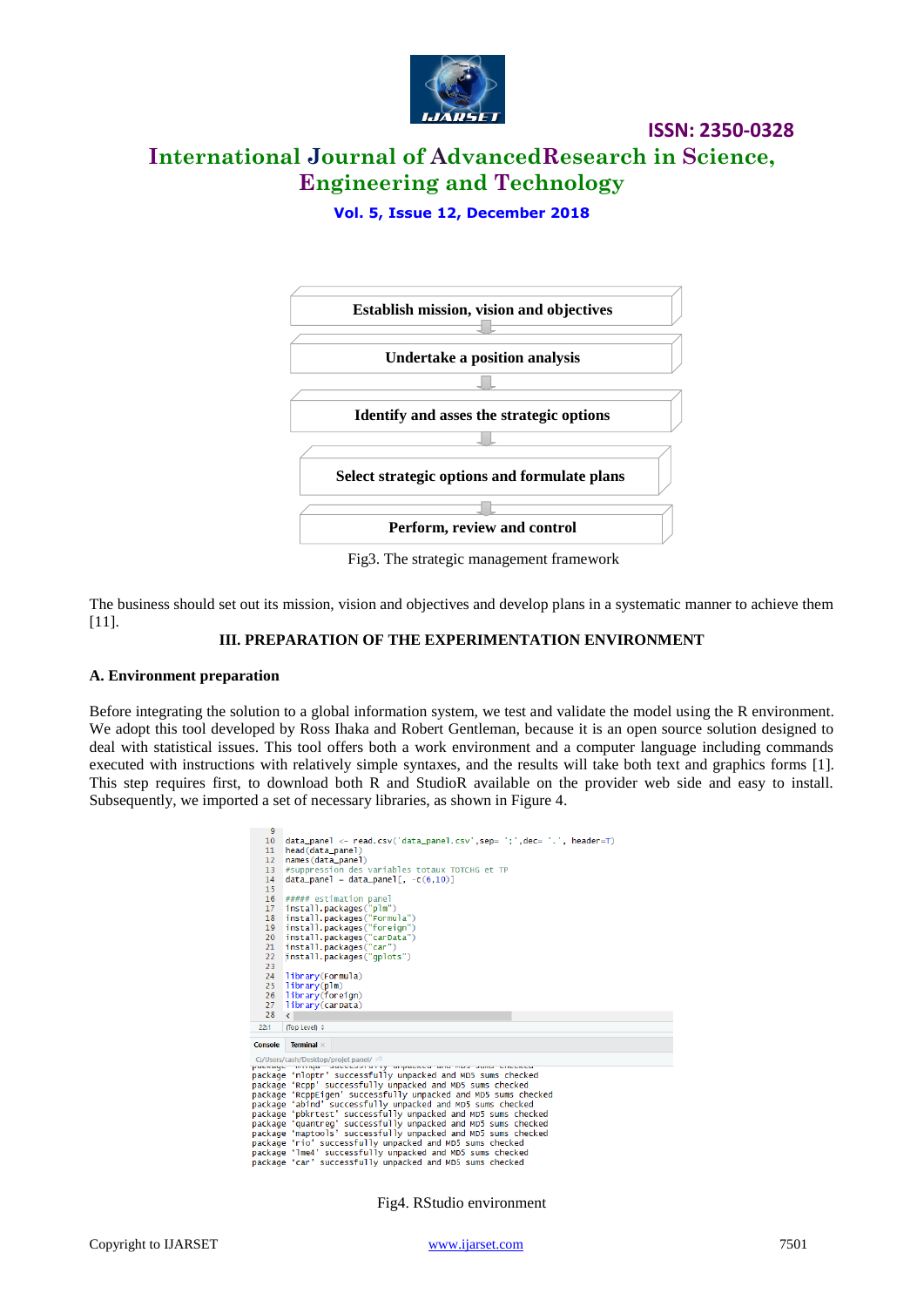

# **International Journal of AdvancedResearch in Science, Engineering and Technology**

**ISSN: 2350-0328**

**Vol. 5, Issue 12, December 2018**

#### **B. Collecting and structuring SMEs financial data**

We faced complexity to collect information from Moroccan SMEs, which is due mainly to two obstacles that are difficulty to find a company with more than five years of activity, and the second obstacles is to find a company that will accept sharing its financial data (even in an anonymous form). In spite of this situation, we succeed to have the collaboration agreement from a hundred of small companies. We collected financial data related to the three financial documents (or statements). The process adopted for data life cycle, was inspired from Artil works, as presented in Figure 5.



Fig5. Management accounting information system

Data collected cover the last ten years of each company's activity, and their classification respected the same criteria below:

- Same age,
- Same size (Micro, small, or medium),
- $\triangleright$  And, same geographical situation,

The economic sectors covered by our research include four main areas, the industrial sector, the construction sector, the services sector and finally the commerce sector. A breakdown based on the national survey conducted as part of the Moroccan National Economic census (2001-2002). We covered the four main sectors with equal repartition as shown in Figure 6.



Fig6. SMEs sample distributions

We collected official data published by companies providing high quality. The data recorded between 2008 and 2017 are quantitative in nature, and were collected in three main ways: Word, PDF or Excel and are classified in a csv file that constitutes our data base analysis. In this study, only key variables of the income statement are part of the process and will be described and shared for three reasons[3]. Firstly, in order to simplify representation, secondly because only these variables permit to calculate the accounting result of an enterprise, and finally because variables allowing calculating the financial ratios are not part of this article scope. To simplify the processing, data have been extracted, treated and classified as shown below.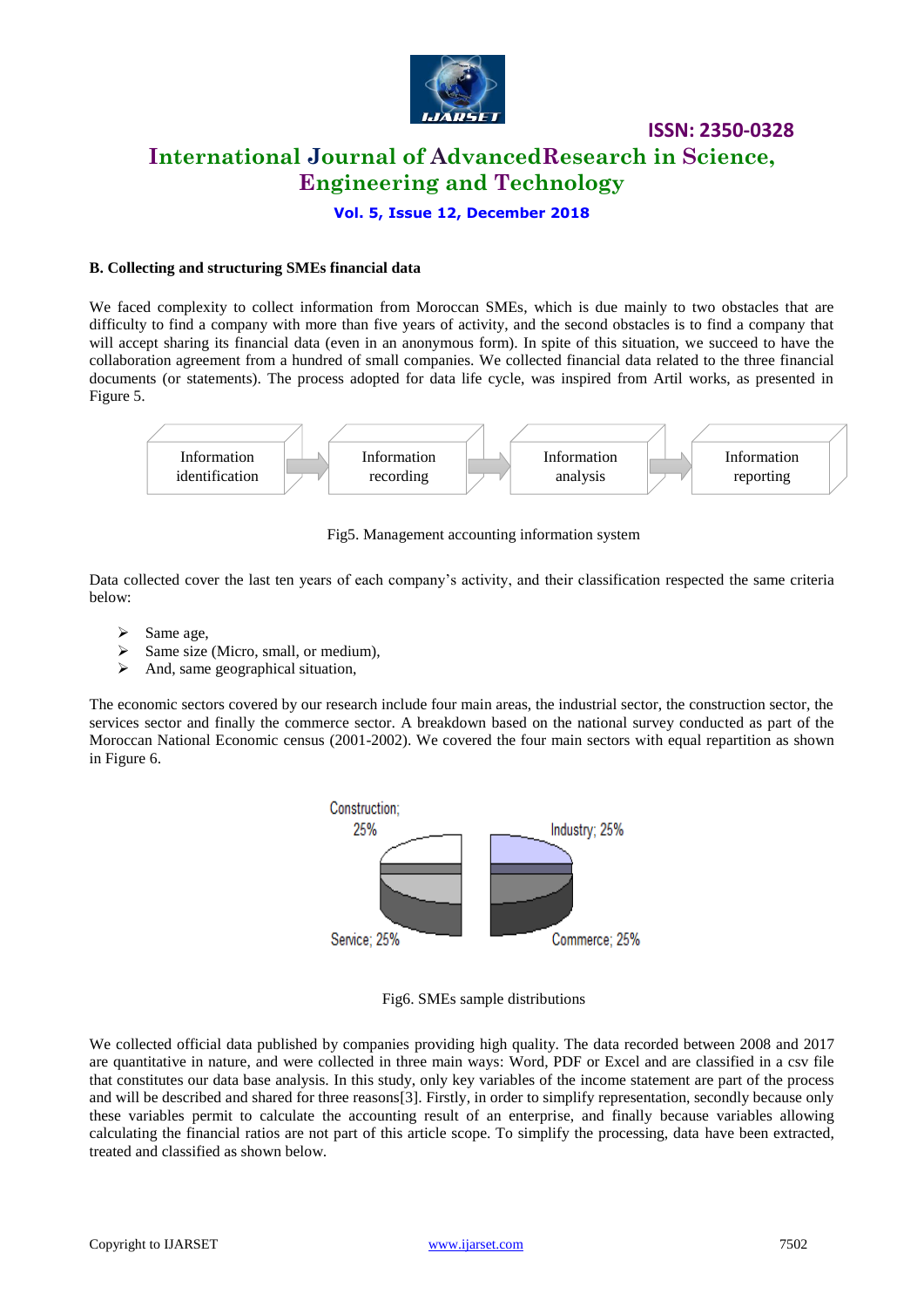

**ISSN: 2350-0328 International Journal of AdvancedResearch in Science, Engineering and Technology**

**Vol. 5, Issue 12, December 2018**

|              |                                |      |                          |             |                                                        | 9 variables |                              |             |                    |                                                              |                  |
|--------------|--------------------------------|------|--------------------------|-------------|--------------------------------------------------------|-------------|------------------------------|-------------|--------------------|--------------------------------------------------------------|------------------|
|              |                                |      |                          |             |                                                        |             |                              |             |                    |                                                              |                  |
|              | <b>SME</b>                     |      | Year OpEx                | FiEx        | <b>EXCo</b>                                            | ToCa        | FiPro                        | OpRe OpIn   |                    | ToRe                                                         | <b>AR</b>        |
|              | SME <sub>1</sub>               |      |                          |             | 2008 100130 67961 239581                               |             |                              |             |                    | 407672 898277 81422 470725 1450424                           | 1042752          |
|              | SME <sub>1</sub>               |      | 2009 355036 50209 310282 |             |                                                        |             |                              |             |                    | 715527 341955 44565 623158 1009678                           | 294151           |
|              | SME <sub>1</sub>               |      | 2010 301550 94968 292034 |             |                                                        | 688552      |                              |             | 62547 81831 291577 | 435955                                                       | $-252597$        |
|              | SME <sub>1</sub>               |      | 2011 354929 54791 192536 |             |                                                        |             | 602256 717704                |             |                    | 1517 673388 1392609                                          | 790353           |
|              | SME <sub>1</sub>               |      |                          |             | 2012 214670 62014 142414                               |             | 419098 302429 19659 587066   |             |                    | 909154                                                       | 490056           |
|              | SME <sub>1</sub>               |      | 2013 119663 94551 781430 |             |                                                        |             | 995644 244258 26192 741009   |             |                    | 1011459                                                      | 15815            |
|              | SME <sub>1</sub>               |      |                          |             | 2014 409228 67225 439717                               |             | 916170 160529 58704 323492   |             |                    | 542725                                                       | $-373445$        |
|              | SME <sub>1</sub>               | 2015 |                          |             | 28335 66578 421487                                     |             | 516400 198871 20171 306822   |             |                    | 525864                                                       | 9464             |
|              | SME <sub>1</sub>               |      | 2016 399182 46943 385760 |             |                                                        |             | 831885 306471 86736 137612   |             |                    | 530819                                                       | $-301066$        |
| data for ten | SME <sub>1</sub>               |      | 2017 299474 24132 488654 |             |                                                        |             |                              |             |                    | 812260 701816 20416 761753 1483985                           | 671725           |
| vears        | SME <sub>2</sub>               |      | 2008 207538 52978 381074 |             |                                                        |             |                              |             |                    | 641590 864503 67781 518757 1451041                           | 809451           |
|              | SME <sub>2</sub>               | 2009 |                          | 21929 97236 | 97897                                                  |             |                              |             |                    | 217062 446809 32224 606119 1085152                           | 868090           |
|              | SME <sub>2</sub>               | 2010 |                          |             | 88416 35043 627784                                     | 751243      |                              | 23774 70744 | 67200              | 161718                                                       | -589525          |
|              | SME <sub>2</sub>               | 2011 |                          |             | 39602 21775 704407                                     |             | 765784 307417 86440 365612   |             |                    | 759469                                                       | $-6315$          |
|              | SME <sub>2</sub>               |      | 2012 447356 19077 290688 |             |                                                        |             | 757121 727460 37176 174503   |             |                    | 939139                                                       | 182018           |
|              | SME <sub>2</sub>               | 2013 |                          |             | 51196 24223 262916                                     |             |                              |             |                    | 338335 796775 13254 576750 1386779                           | 1048444          |
|              | <b>CAMP?</b>                   |      |                          |             | <b>2014 211510 47345 487280</b>                        |             |                              |             |                    | <b>046163 336308 40674 449876 1310868</b>                    | 373705           |
|              |                                |      |                          |             |                                                        |             |                              |             |                    |                                                              |                  |
|              | <b>PIMIEAA</b><br><b>SME99</b> | 2015 |                          |             | ZU14   Z135Z4   18373   150338  <br>37490 61814 381753 |             | 36ZZ35  756ZZ  33535  706Z91 |             |                    | 015646<br>481057 999977 95023 199589 1294589                 | 433413<br>813532 |
|              | <b>SME99</b>                   |      |                          |             | 2016 268030 86347 279243                               |             | 633620 322685 86122          |             | 29778              | 438585                                                       | $-195035$        |
|              | <b>SME99</b>                   |      |                          |             | 2017 461025 14803 292740                               |             |                              |             |                    | 768568 757676 44768 598071 1400515                           | 631947           |
|              | <b>SME100</b>                  |      |                          |             | 2008 188010 27049 463067                               |             | 678126 786671 74768          |             | 8307               | 869746                                                       | 191620           |
|              | <b>SME100</b>                  |      |                          |             | 2009 317801 92415 501793                               |             | 912009 228849 49426 262670   |             |                    | 540945                                                       | $-371064$        |
|              | <b>SME100</b>                  |      |                          |             |                                                        |             |                              |             |                    | 2010 486854 49494 670946 1207294 601282 78644 750079 1430005 | 222711           |
|              | <b>SME100</b>                  |      | 2011 134773 88913 706837 |             |                                                        |             | 930523 542933 61128          |             | 64649              | 668710                                                       | $-261813$        |
|              | <b>SME100</b>                  |      | 2012 471338 12256        |             | 17032                                                  | 500626      |                              |             | 75757 29906 444071 | 549734                                                       | 49108            |
|              | <b>SME100</b>                  |      |                          |             | 2013 269459 39408 320230                               |             |                              |             |                    | 629097 877364 67307 739596 1684267                           | 1055170          |
|              | <b>SME100</b>                  | 2014 |                          |             | 96137 42355 345782                                     |             |                              |             |                    | 484274 826101 29663 438605 1294369                           | 810095           |
|              | <b>SME100</b>                  | 2015 |                          |             | 11461 99785 211388                                     |             |                              |             |                    | 322634 731169 71590 342470 1145229                           | 822595           |
|              | <b>SME100</b>                  |      |                          |             | 2016 307490 61155 308138                               |             | 676783 168475 92309 175051   |             |                    | 435835                                                       | $-240948$        |
|              | SME100 2017                    |      |                          |             | 13223 29155 152426                                     |             | 194804 223140 59820          |             | 23505              | 306465                                                       | 111661           |

### Table 1. Data structuring variable evolution / year

Where:

 $SMEs$ 

Expenses: *ExcEx: Exceptional Expenses FEx: Financial Expenses OpEx: Operating Expenses ToEx: Total Expenses Products: ExcPro: Exceptional Products FiPro: Financial Products OpPro: Operating Products ToPro:Total Products*

*AR: Accounting Result*

SMEs financial analysis projection is a complex system than the simplistic representation giving in Table 1. Regarding the information analysis phase, we identify nine key variables of the income statement that constitute the process. These variables allow calculating the accounting result of each company; they were manipulated and integrated in different ways. Numbers in Table 1 are expressed in DH, the Moroccan current currency.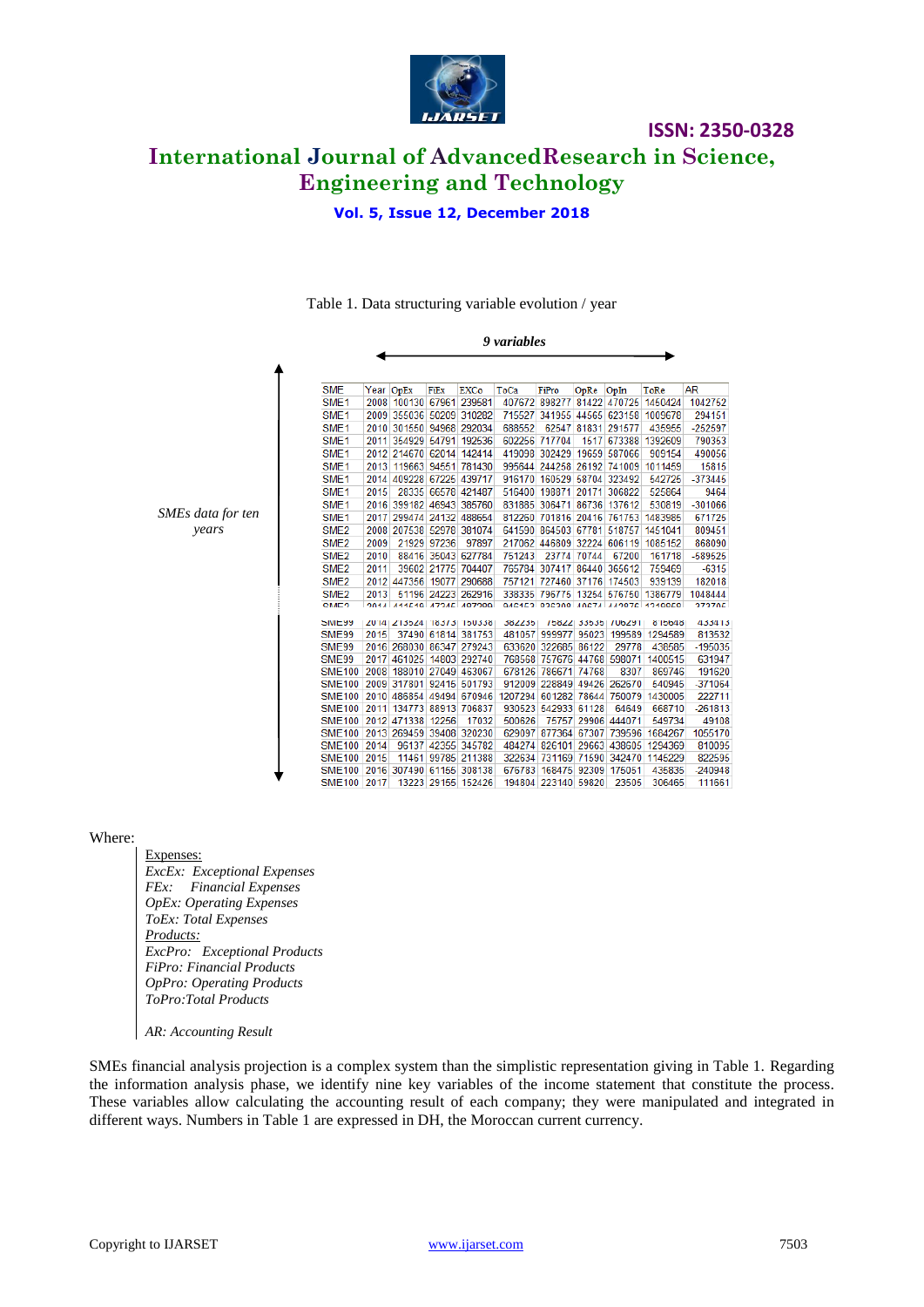

# **ISSN: 2350-0328 International Journal of AdvancedResearch in Science, Engineering and Technology**

# **Vol. 5, Issue 12, December 2018**

#### **III. Process steps**

It is important to clarify once again the steps taken to reach our objectives. For that, it should be noted that companies usually use the financial ratios (see Figure 7) in order to evaluate their current situation [3].





The expectation from this project is to be able to evaluate the performance of an enterprise in the future. This objective can be reached through two stages, stage 1 predicting or estimating future financial values and estimating each company in order to know whether it is performing or not and establishing a strategy to support or address its situation.

The validation of the model respects and follows the diagram below.



Fig8. Adopted estimation methodology

We apply the Panel model to all data on the time axis between 2008 and 2017, to estimate and explain the variable accounting result for the years 2018, 2019, and 2020. In order to validate the model that can be adopted, we use the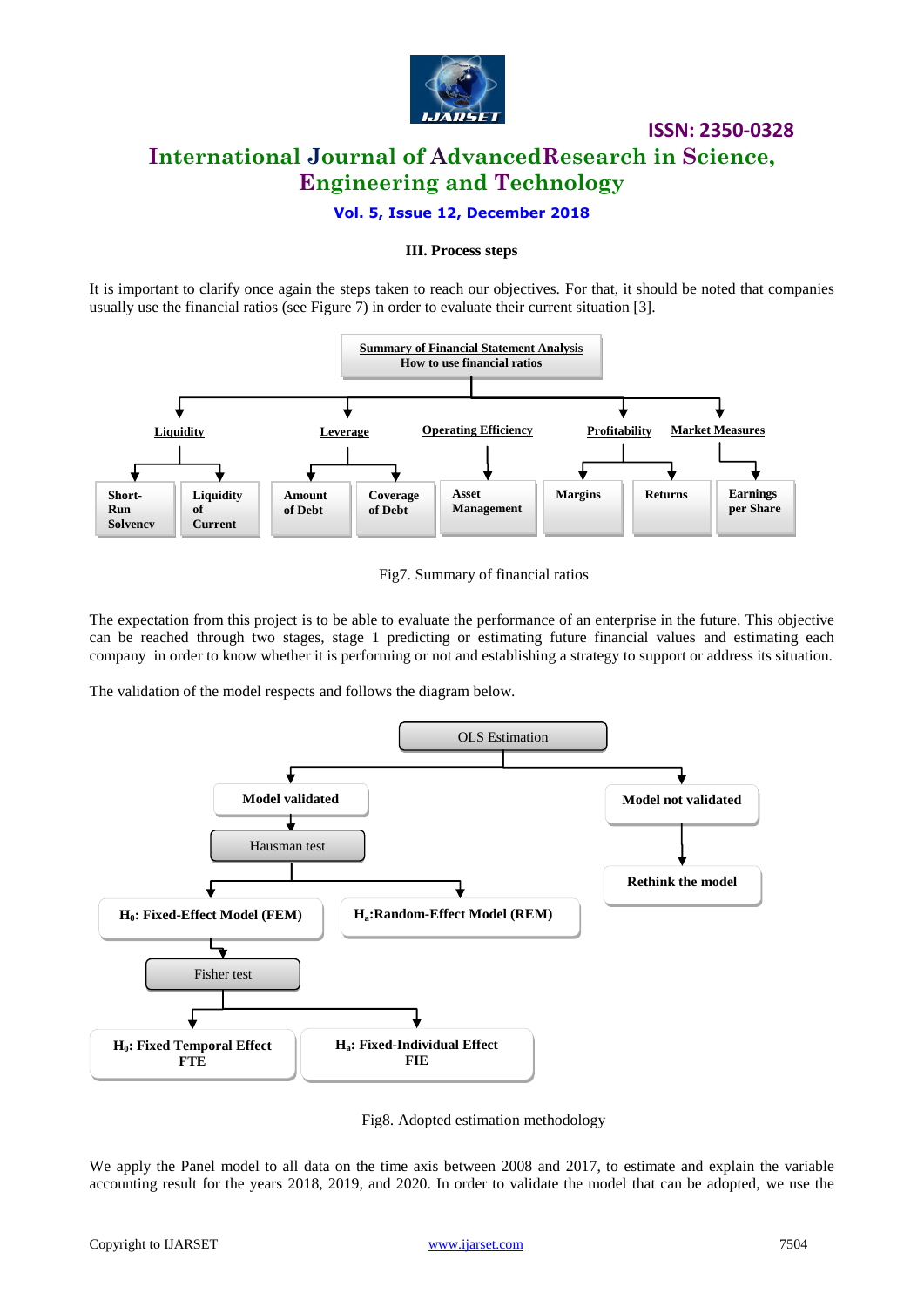

# **International Journal of AdvancedResearch in Science, Engineering and Technology**

# **Vol. 5, Issue 12, December 2018**

Fisher Test and the Hausman test methods [5].The first step of the estimation consists on doing the OLS test, as presented below.

 $R_{it} = \beta_{0it} + \beta_1 ExcEX_{it} + \beta_2 FEx_{it} + \beta_3 OpEx_{it} + \beta_4 ExcPro_{it} + \beta_5 FiPro_{it} + \beta_5 OpPro_{it} + \varepsilon_{it}$ 

Where variables are:

Expenses: ExcEx(*it*)Exceptional Expenses of the company *i* at the date *t* FEx(*it*) Financial Expenses of the company *i* at the date *t* OpEx(*it*)Operating Expenses of the company *i* at the date *t* Products: ExcPro(*it*)Exceptional Products of the company *i* at the date *t* FiPro (*it*) Financial Products of the company *i* at the date *t* OpPro(*it*)Operating Products of the company *i* at the date *t* R(*it*) Accounting Result  $\varepsilon_{it}$  White noise

The second step permits to make the choice between the fixed effect model and the random effect model, using the Hausman test. The statistical test is based on the following two assumptions.

H0: We accept to adopt the random effect model Ha: We accept to adopt the fixed effect model

This third and last step allows choosing between the individual or temporal fixed effect models, the Fisher test is performed.

 $H_0: \alpha_1 = \alpha_2 = \cdots = \alpha_n = 0$  et  $\gamma_t \neq 0$  $H_a: \gamma_1 = \gamma_2 = \cdots = \gamma_T = 0$  et  $\alpha_i \neq 0$ 

If the hypothesis  $H_0$  is accepted, then the temporal-effect model will be adopted. Otherwise, the alternative hypothesis is accepted, namely the individual effect model.

### **A. OLS Application model**

The first stage in adopting a sample of panel data, consists in verifying and testing the equality of the coefficients of the model studied in the individual dimension (homogeneity or heterogeneity). These tests permit to determine if the studied theoretical model having the same values for all the companies, otherwise, to confirm existence of heterogeneity regarding SMEs repartition. These specification tests confirm as shown on Figure 8, the heterogeneities of the results from year-to-year. The formula used to visualize data is shared below.

plotmeans( $R \sim$  year, main="Heterogeneity from one year another", data=data\_panel)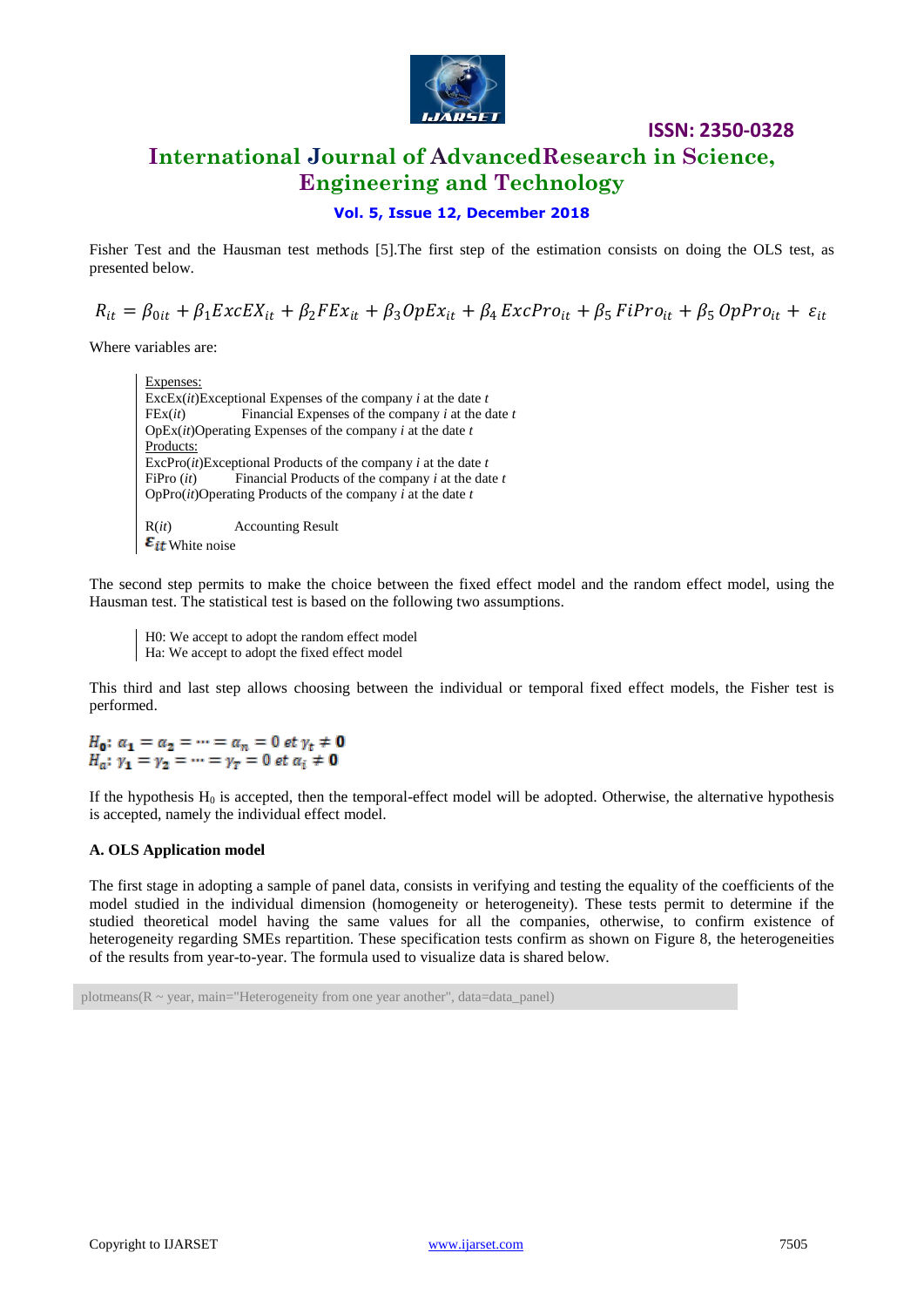

# **International Journal of AdvancedResearch in Science, Engineering and Technology**

**Vol. 5, Issue 12, December 2018**



Fig9. Heterogeneity from one year to another

The second vision is to study the heterogeneity between firms, as shown in the figure below.



Fig10. Heterogeneity from one SME to another

### A first estimation gives the result below.

Signif. codes:  $0$  '\*\*\*'  $0.001$  '\*\*'  $0.01$  '\*'  $0.05$  '.'  $0.1$  ' ' 1 Residual standard error: 142800 on 994 degrees of freedom Multiple R-squared: 0.9063, Adjusted **R-squared: 0.9058** F-statistic: 1922 on 5 and 994 DF, p-value: < 2.2e-16

R square is close to 1, the OLS model cannot be adopted. Then, it is necessary to do a test of comparison between the two models OLS and fixed effects, for that we adopt the Fisher test. This section assumes that individual effects are deterministic parameters. We will then be asked to present the construction and properties of the within estimator of the model. For the fixed-effect model, there are two cases:

- Individual fixed effect model: a specific effect for each individual or SME.
- > Temporal fixed effect model: a specific effect for each year.

---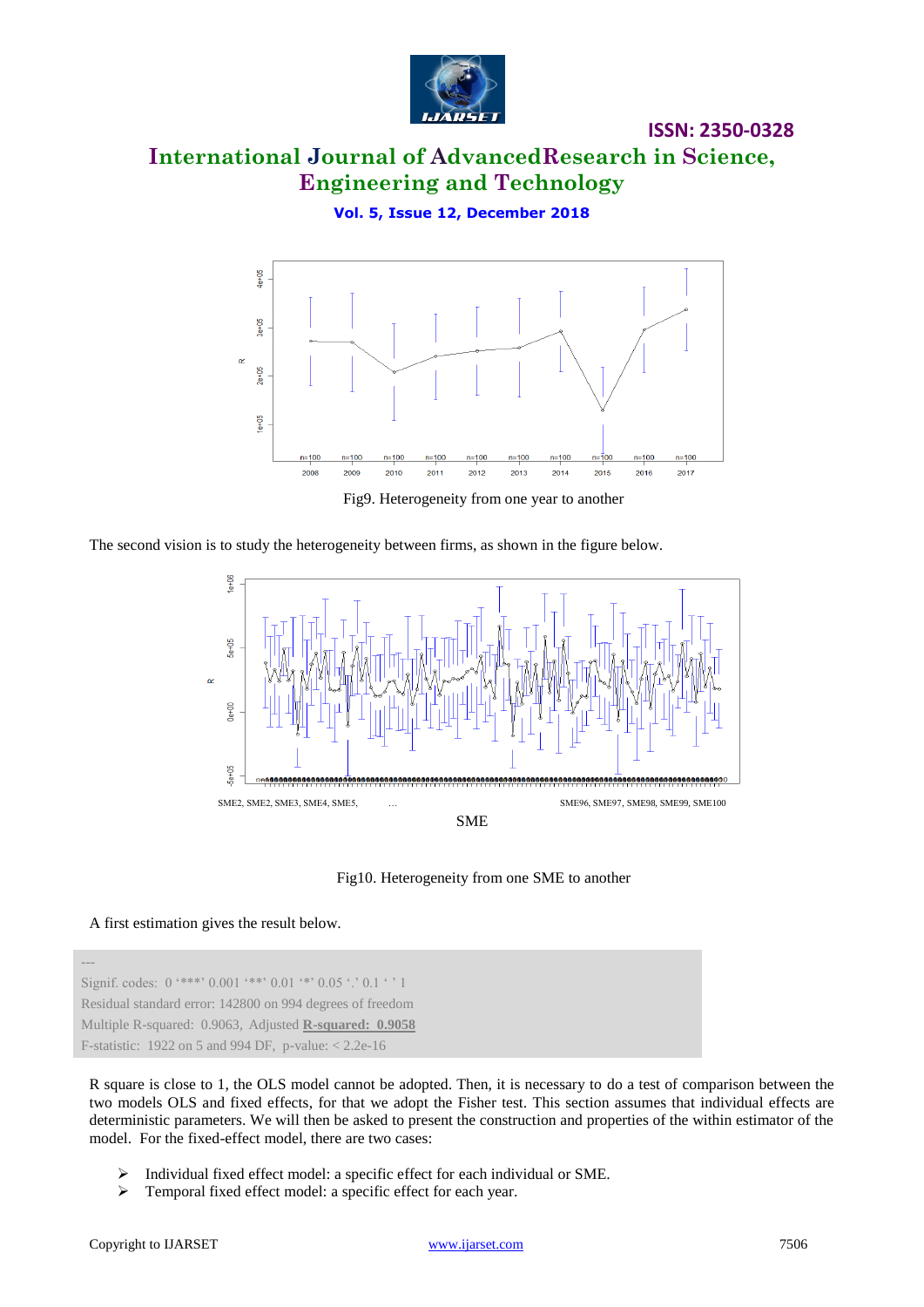

# **International Journal of AdvancedResearch in Science, Engineering and Technology**

**ISSN: 2350-0328**

### **Vol. 5, Issue 12, December 2018**

The Fisher test permits to choose between the two models.

#### **B. Comparison between fixed effect model and OLS**

We compare here the fixed effect model with the OLS model. We share the result of the comparison below.

--- Signif. codes:  $0$  '\*\*\*'  $0.001$  '\*\*'  $0.01$  '\*'  $0.05$  '.'  $0.1$  ' ' 1 Total Sum of Squares: 1.9178e+14 Residual Sum of Squares: 1.8288e+13 R-Squared: 0.90464 Adj. **R-Squared: 0.89356** F-statistic: 1698.12 on 5 and 895 DF, p-value: < 2.22e-16 To test the two models, we use the Fisher test as shown below.

F test for individual effects  $F = 0.97363$ , df1 = 99, df2 = 895, **p-value = 0.5547** alternative hypothesis: significant effect

The P value permits to validate the acceptation or not of the hypothesis. In this test p-value >5%: H0 is accepted (the fixed effect model is preferable to the OLS model). We conclude that the OLS model is not applicable to SMEs data.

#### **C. Comparison between fixed and individual fixed effects models**

This step consists in comparing the two individual and temporal fixed effect models in order to know which one we can retain.

```
---
Signif. codes: 0 '***' 0.001 '**' 0.01 '*' 0.05 '' 0.1 '' 1
Total Sum of Squares: 1.9178e+14 Residual Sum of Squares: 1.8127e+13 R-Squared: 0.90548
Adj. R-Squared: 0.89343
F-statistic: 606.278 on 14 and 886 DF, p-value: < 2.22e-16
```
H0 is accepted (the temporal fixed effect model is preferable to the OLS model): OLS is not applicable. The test applied to test between the two models is Fisher test as shown below.

 $F = 0.87585$ , df1 = 9, df2 = 886, **p-value = 0.5464** alternative hypothesis: significant effects

Now, two cases will have to be distinguished: the case where the parameters  $\alpha_i$  are deterministic constants (fixed effects model), and the case where the parameters  $\alpha_i$  are realizations of a random variable, expectancy and finite variance (model random effects). It is assumed in this section that individual effects are no longer parameters, but random variables with a common distribution for all individuals. We will begin by studying the residue structure of this mixed variance model. We will then study the different estimators of the coefficients of the random effects model and more particularly the Generalized Least Squares estimator.

The Hausman test is used to choose between the two specifications (random and fixed). The results of this test are shared below.

```
Signif. codes: 0 '***' 0.001 '**' 0.01 '*' 0.05 '.' 0.1 '' 1
```
---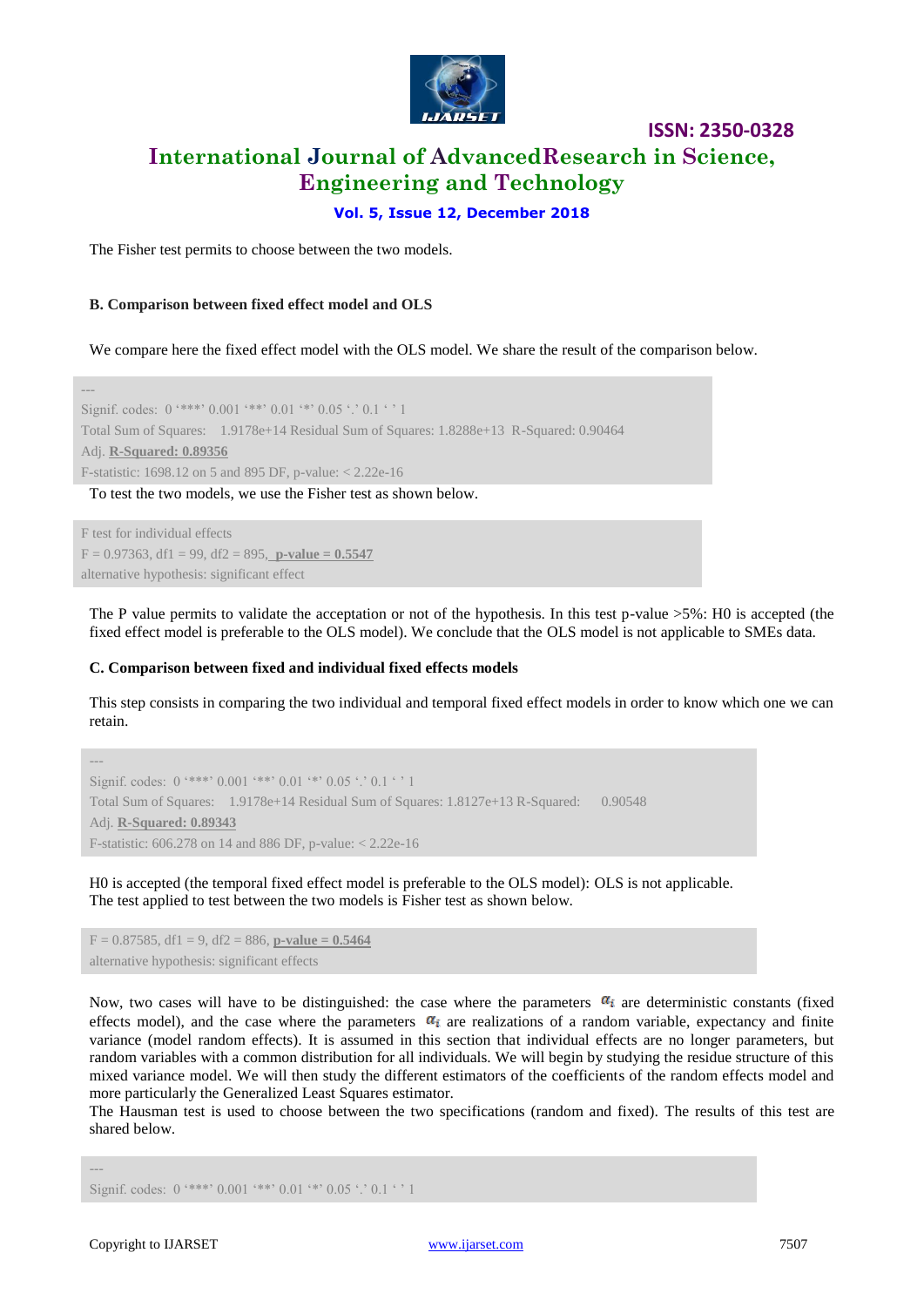

# **International Journal of AdvancedResearch in Science, Engineering and Technology**

# **Vol. 5, Issue 12, December 2018**

Total Sum of Squares: 2.1568e+14 Residual Sum of Squares: 2.0221e+13 R-Squared: 0.90625 Adj. **R-Squared: 0.90577** F-statistic: 1921.64 on 5 and 994 DF, p-value: < 2.22e-16

### The Hausman test, described below:

Hausman Test chisq =  $0.80416$ , df =  $5$ , **p-value = 0.9768** alternative hypothesis: one model is inconsistent

#### We accept H0: The random effect model is chosen.

### **D. Application of the Average Annual Growth Rate (AAGR)**

Given the complexity of studying SMEs Moroccan market (lack of information,…etc.), we used the AAGR. The AAGR is an economic indicator that measures economic growth. Despite the simplicity of this indicator, it is widely used in economic applications to evaluate the growth of business sectors such as the United Nations World Economic Situation and Prospects (eg: report realized in 2018). It remains a widely used basis for statistical organizations, and very popular in the media and consumer consumption, or in the analysis of various social or economic phenomena [2]. Given the financial data nature and in order to offset the low frequency of their production (annual frequency), we applied estimation to find future variables. The calculation of AAGR respected two phases, at the level of the SME (1), and at the level of a sector (2). We illustrate this calculation below with an application to the industry sector (the first twenty-five SMEs).

```
# Annual growth for each SME's financial variables
Ag (SME1) = (Fv - Iv)^{\wedge}(1/9) =Ag (SME2) = (Fv - Iv)^{\wedge}(1/9) =Ag (SME3) = (Fv - Iv)^{\wedge}(1/9) =…
Ag (SME25) = (Fv - Iv)^{\wedge}(1/9) =
```
Where Ag: is the Annual Growth, Fv: is the Final value and Iv: is the Initial value.

The second phase consists of calculating the growth rate by sector, which allows estimating the income statement variables.

# Annual growth for each Sector Ag (Industry sector) =  $[Ag (SME1) + Ag (SME2) + Ag (SME3) + ... + Ag (SME25)]/25$ 

### **We then finish by calculating the coefficients of the prediction equation as illustrated below.**

$$
R_{it} = \beta_{0it} + \beta_1 ExcEX_{it} + \beta_2 FEx_{it} + \beta_3 OpEx_{it} + \beta_4 ExcPro_{it} + \beta_5 Fibro_{it} + \beta_5 OppPro_{it} + \varepsilon_{it}
$$

data\_pred1\$R = -2.6555e+05 + -8.1327e-01 \* data\_pred1\$ExcEx -1.0217e+00 \* data\_pred1\$FEx +1.0165e+00 \* data\_pred1\$OpEx + 9.6192e-01 \* data\_pred1\$ExcPro + 1.0155e+00 \*data\_pred1\$FiPro + 2.1135e+00 \*data\_pred1\$OpPro

Where data\_pred1\$R is companies accounting result which is calculated based on financial variables.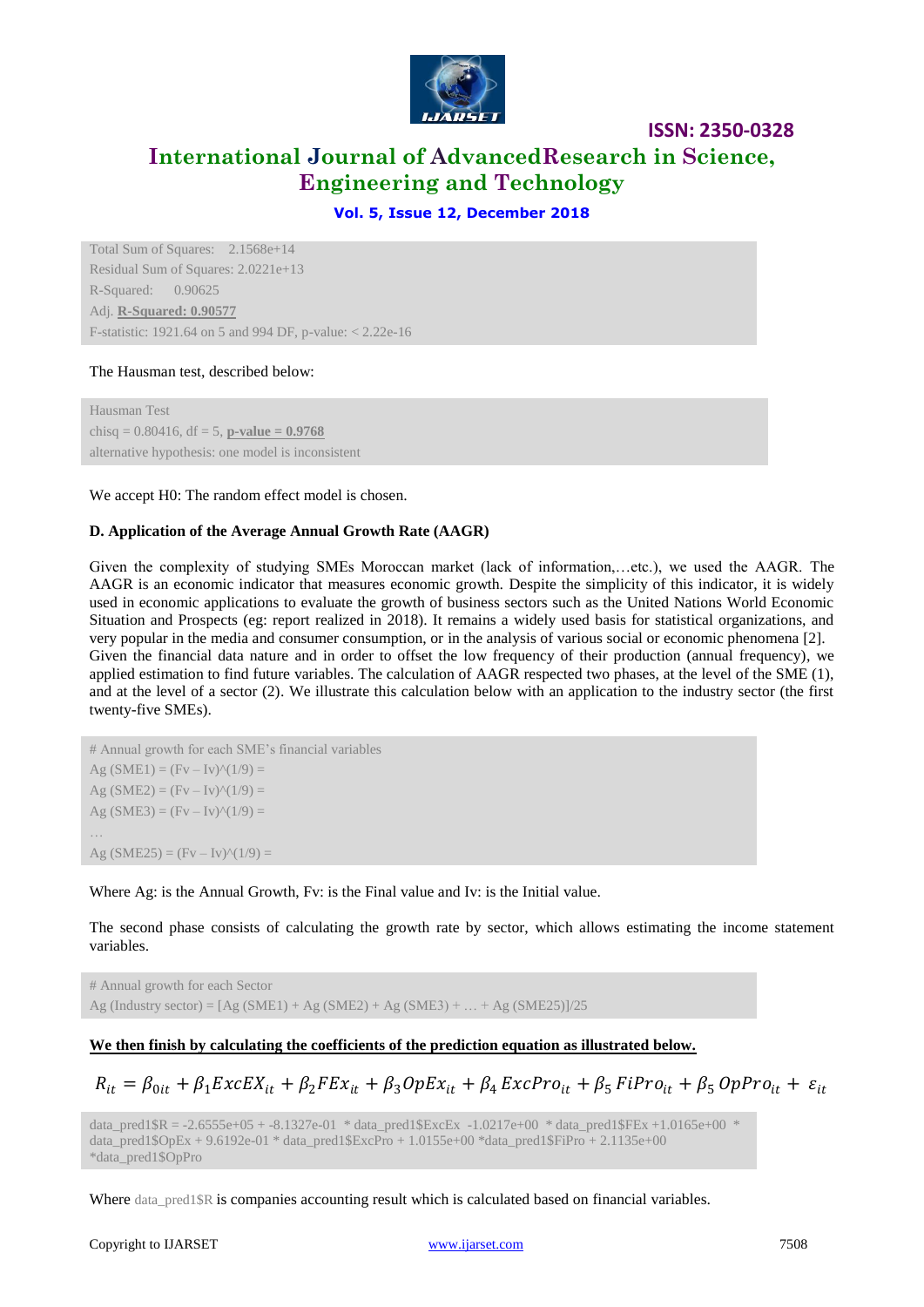

# **ISSN: 2350-0328 International Journal of AdvancedResearch in Science, Engineering and Technology**

# **Vol. 5, Issue 12, December 2018**

The representation of all variables is more complex, hence the choice of the significant economic variable in the life of a company. This variable is described by the set of explanatory variables presented in the equation.

#### **E. Classification of SMEs behaviors**

The final step of the processin studying SMEs financial data is the classification of companies' behaviors. This classification makes it possible to clarify and validate the management style on the Moroccan business scene. The two methods used for the classification are:

#### The CAH method

>rect.hclust(cah.ward,k=4) >groupes.cah<- cutree(cah.ward,k=4) > print(sort(groupes.cah)) [1] 1 1 1 1 1 1 1 1 1 1 1 1 1 1 1 1 1 1 1 1 1 1 1 1 1 1 1 1 1 1 1 1 1 1 1 2 2 2 2 2 2 [42] 2 2 2 2 2 2 2 2 2 2 2 2 2 2 2 2 2 2 2 2 2 2 2 2 2 2 3 3 3 3 3 3 3 3 3 3 3 3 3 3 3 [83] 3 3 3 3 3 3 3 3 4 4 4 4 4 4 4 4 4!

### The K-means method

| $>$ print(groupes. kmeans)                                                              |  |  |  |  |
|-----------------------------------------------------------------------------------------|--|--|--|--|
| K-means clustering with 4 clusters of sizes 34, 14, 20, 31                              |  |  |  |  |
| Cluster means:                                                                          |  |  |  |  |
| data ana2018                                                                            |  |  |  |  |
| $1 - 0.3842061$                                                                         |  |  |  |  |
| 2 1.5770553                                                                             |  |  |  |  |
| $3 - 1.3908828$                                                                         |  |  |  |  |
| 4 0.6065126                                                                             |  |  |  |  |
| Clustering vector:                                                                      |  |  |  |  |
| $[1] 4 1 4 1 2 4 3 3 3 1 2 1 3 1 4 3 1 4 4 4 1 1 1 1 1 1 2 1 4 3 4 1 2 3 1 4 1 4 4 1 4$ |  |  |  |  |
| [42] 1 4 4 3 2 4 2 3 1 2 4 4 1 2 4 1 4 4 2 1 4 4 4 1 4 4 1 2 3 1 4 1 2 3 4 3 4 2 1 3 1  |  |  |  |  |
| [83] 2 3 3 1 1 4 1 3 3 3 1 1 1 3 2 3 4                                                  |  |  |  |  |

#### - Comparison of the two methods

```
> print(table(groupes.cah,groupes.kmeans$cluster))
groupes.cah 1 \t2 \t3 \t4 1 0 5 0 30
           2 31 0 0 1
           3 3 0 20 0
           4 0 9 0 0
```
The graphical representation shows us the distribution by four classes.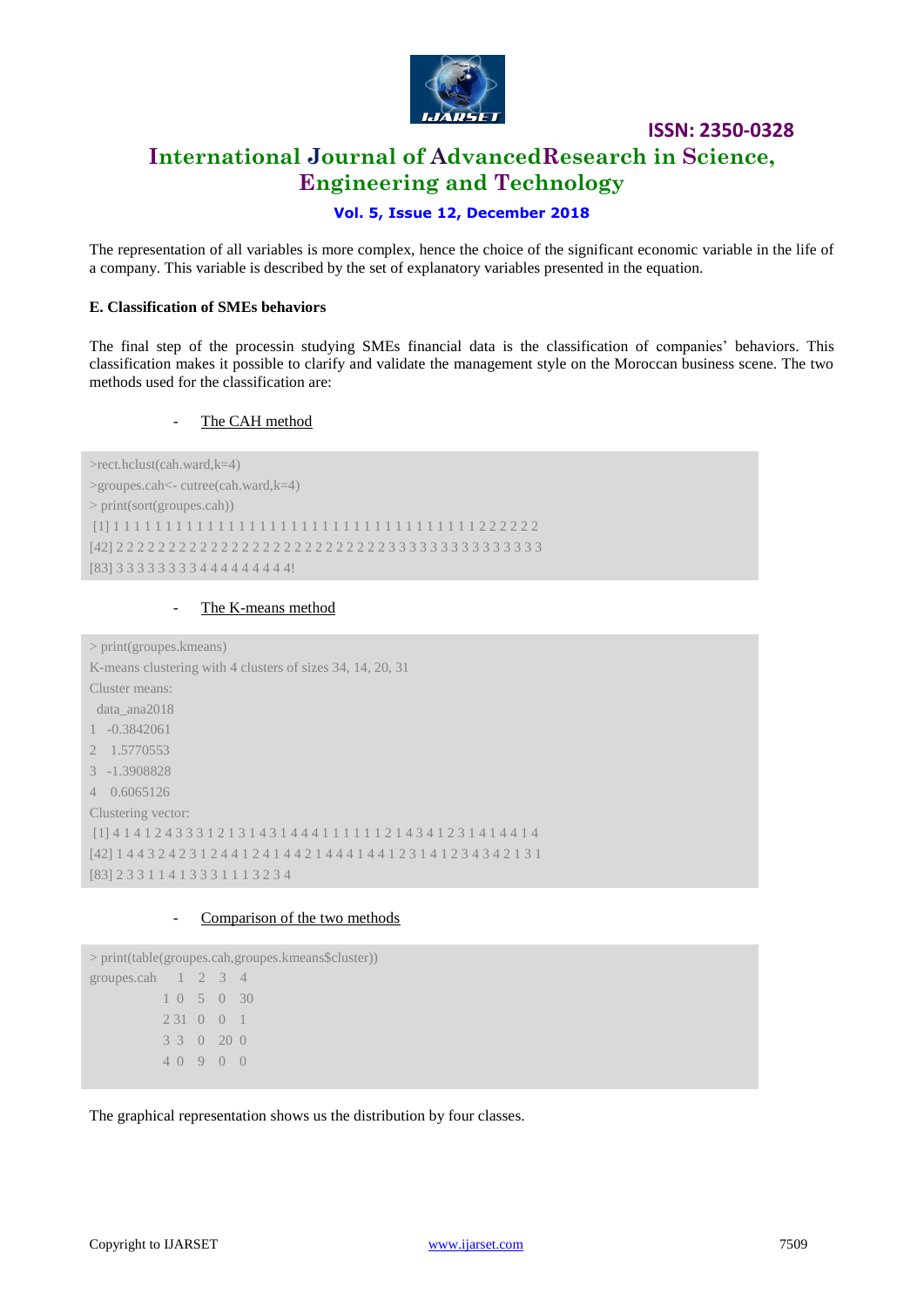

**International Journal of AdvancedResearch in Science, Engineering and Technology**

**Vol. 5, Issue 12, December 2018**



Fig12. Repartition of SMEs classification

The figure 11 shows that 86% of the SMEs analyzed represent the four behaviors of the Moroccan Market. The new classification of Moroccan SMEs respects four classes (Figure 11, and 12), with a distribution different compared to the activity sectors distribution.



Fig13. Real classification of Moroccan SMEs

It is important to note that the real classification of SMEs behaviors is completely different from the economic distribution based only on the activity sectors (Figure 6). The new classification represents the real positioning of SMEs on the Moroccan market, a positioning that reflects the decision-making style (with a large presence of reactors and defenders) and how they perform.